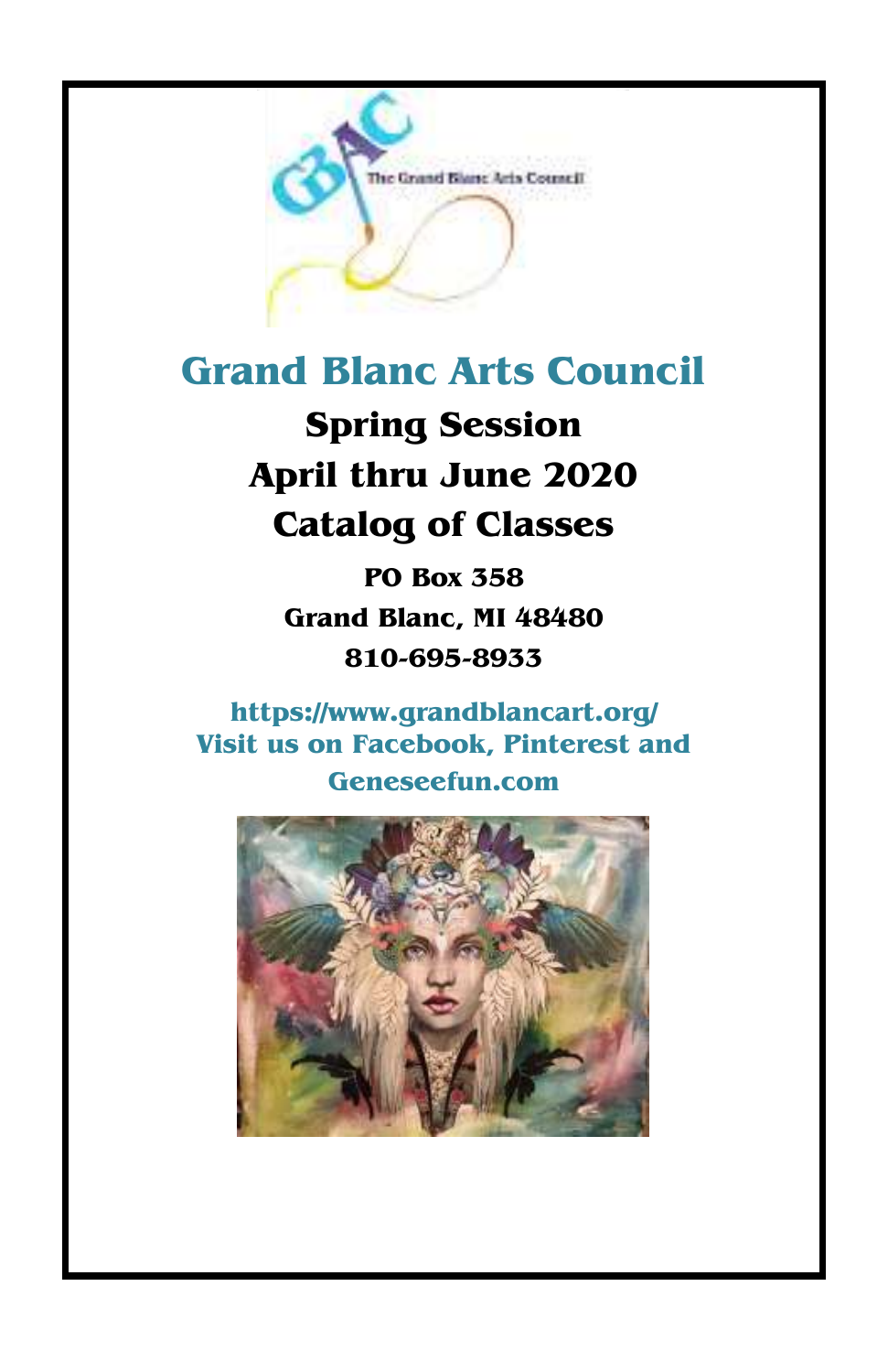### **Grand Blanc Arts Council Mission**

<span id="page-1-0"></span>It is the GBAC's mission to encourage cultural awareness in all forms and to coordinate and provide community events for citizens of all ages. By doing this, we are able to enrich people's lives and strengthen community through the arts.

### **About the Grand Blanc Arts Council**

<span id="page-1-1"></span>The Grand Blanc Arts Council (GBAC) was formed in 1997 by various members of the community consisting of business owners, artists, educators, and other people who had passion for and desire to promote, strengthen, and enhance the arts in Grand Blanc.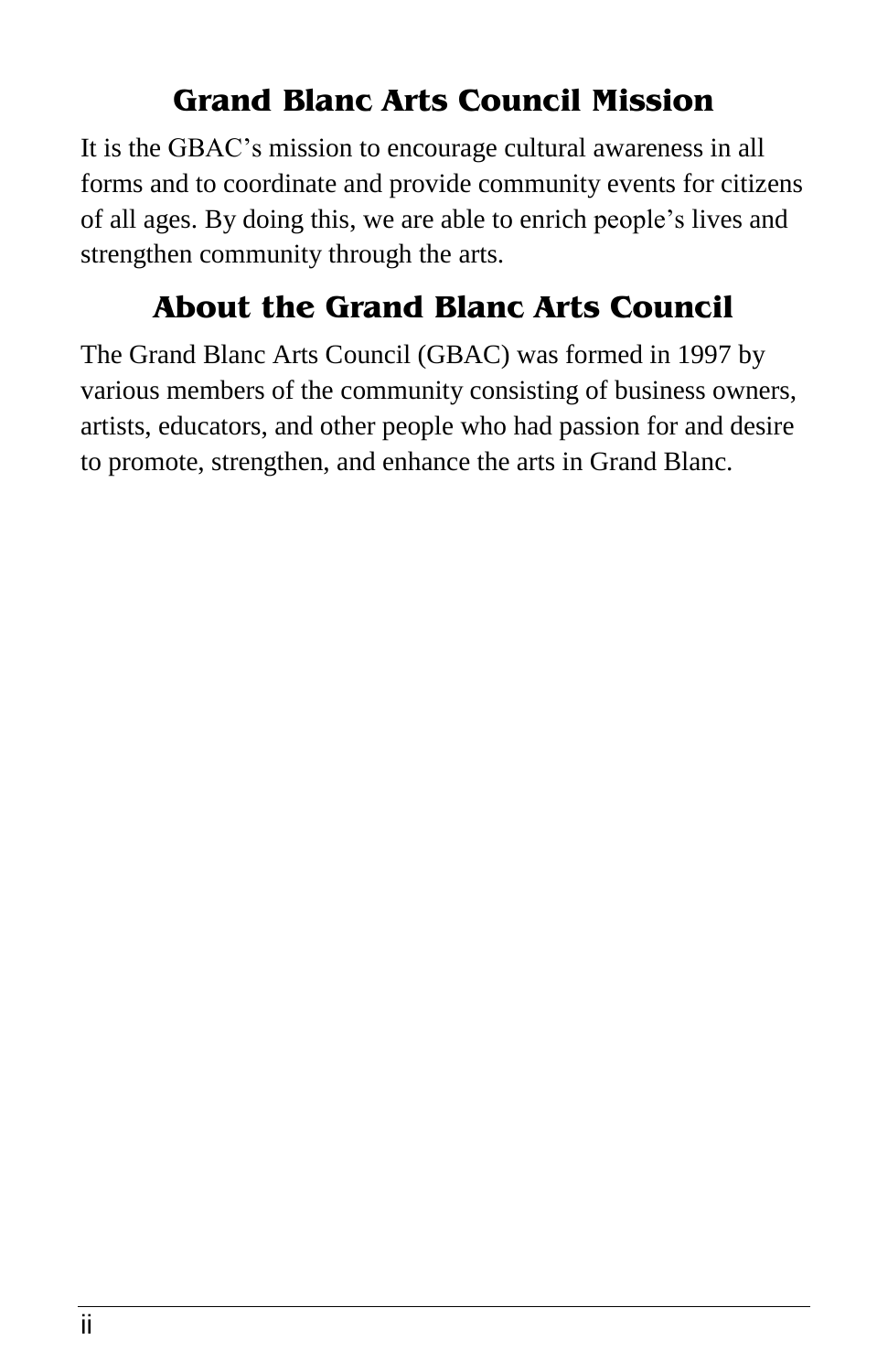# <span id="page-2-0"></span>**Table of Contents**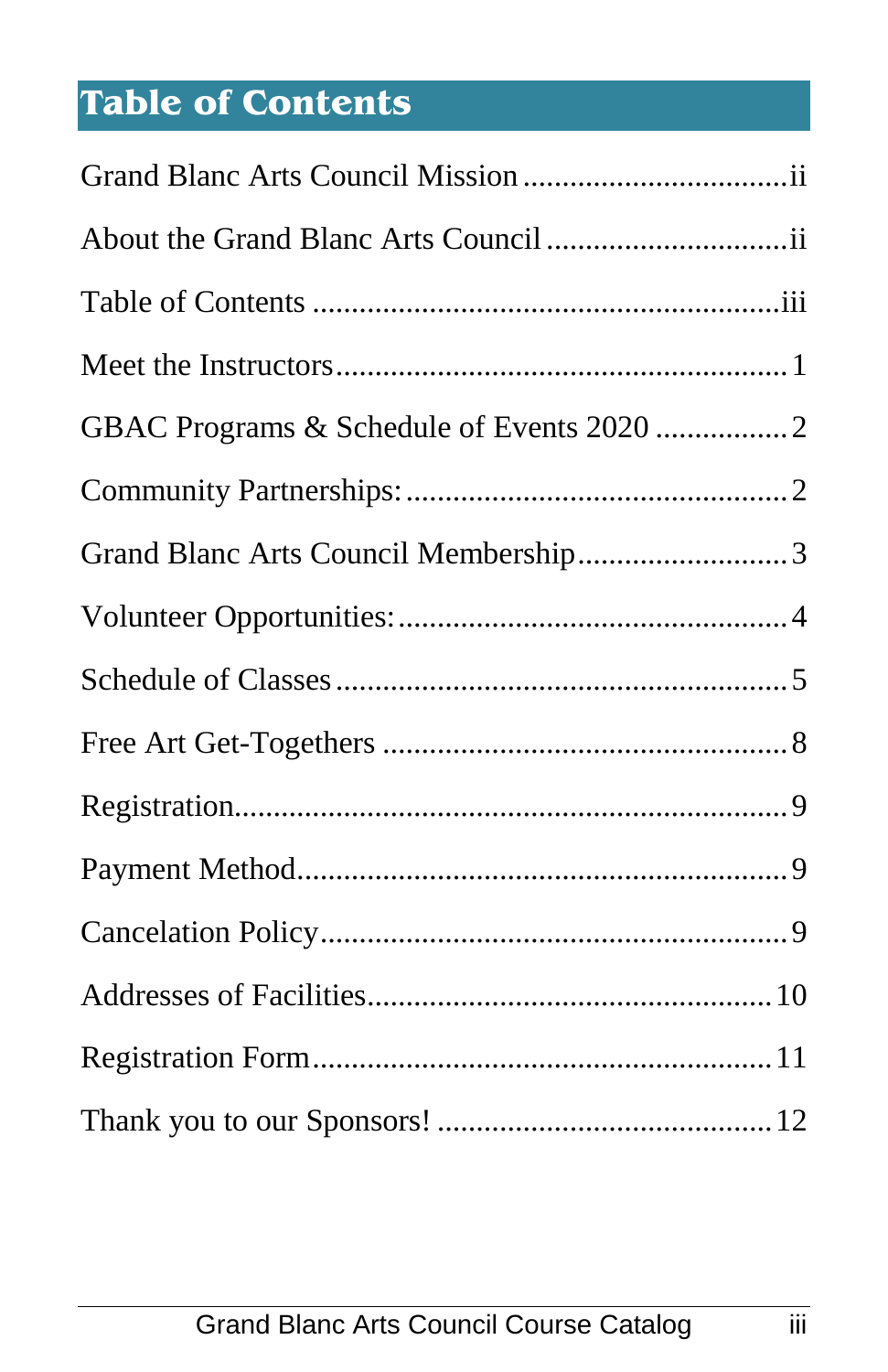Blank Page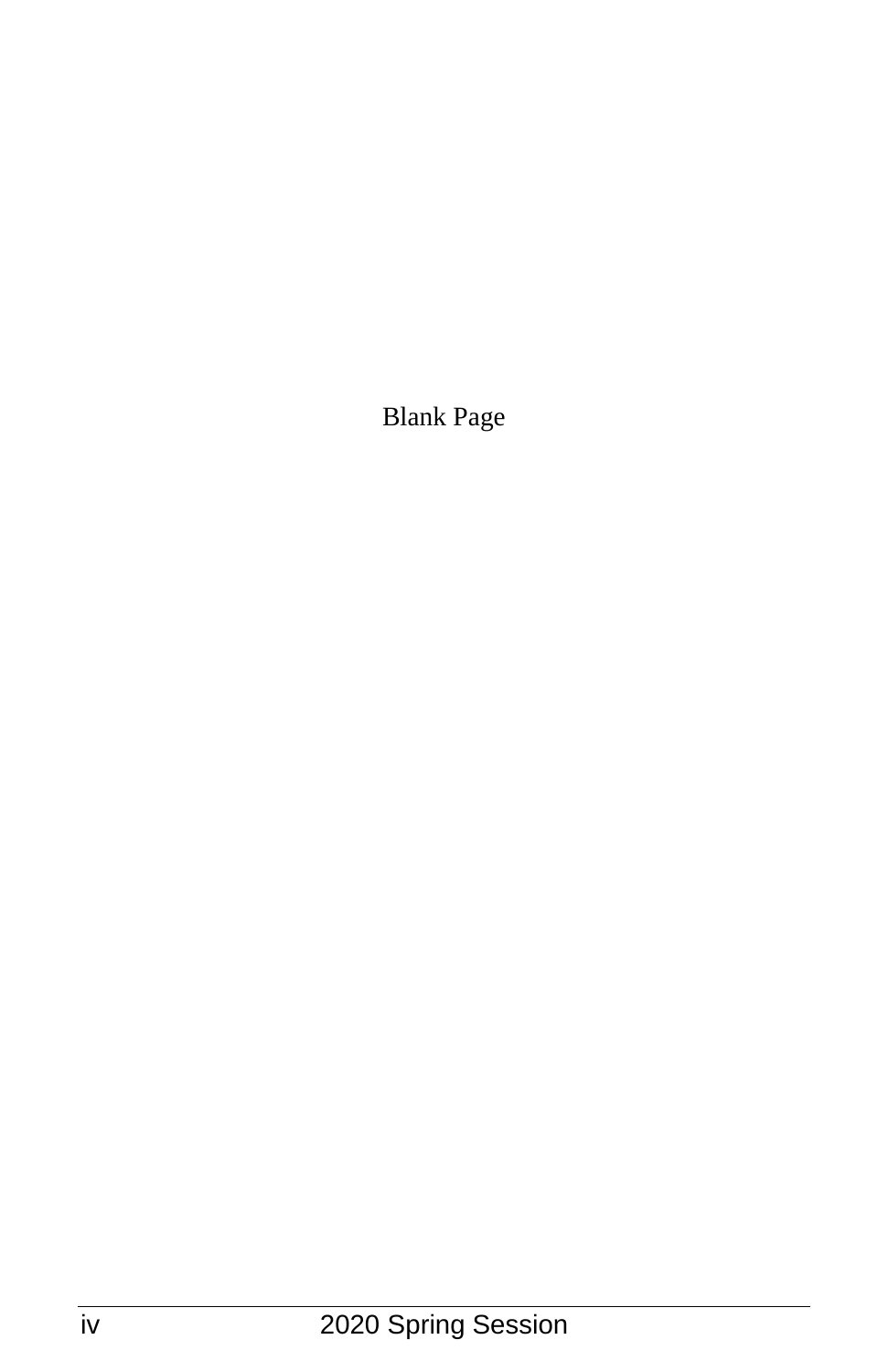### <span id="page-4-0"></span>**Meet the Instructors**



#### **Susan Hagen**

Susan Hagen is a multi-published mixed media collage artist who creates beautiful and powerful feminine portraits. Through a skillful combination of color, symbolism and ornamentation each piece is transported

to a different time and place.



#### **Angela Hamilton**

is an award-winning artist in en plein air and blogging and the first artist to win a Professional Development Mini-grant the

MCACA. She obtained 2 B.A.'s in General Business and Advertising and continued her art education through Oakland Community College and the Flint Institute of Arts. Her work has been is published multiple times.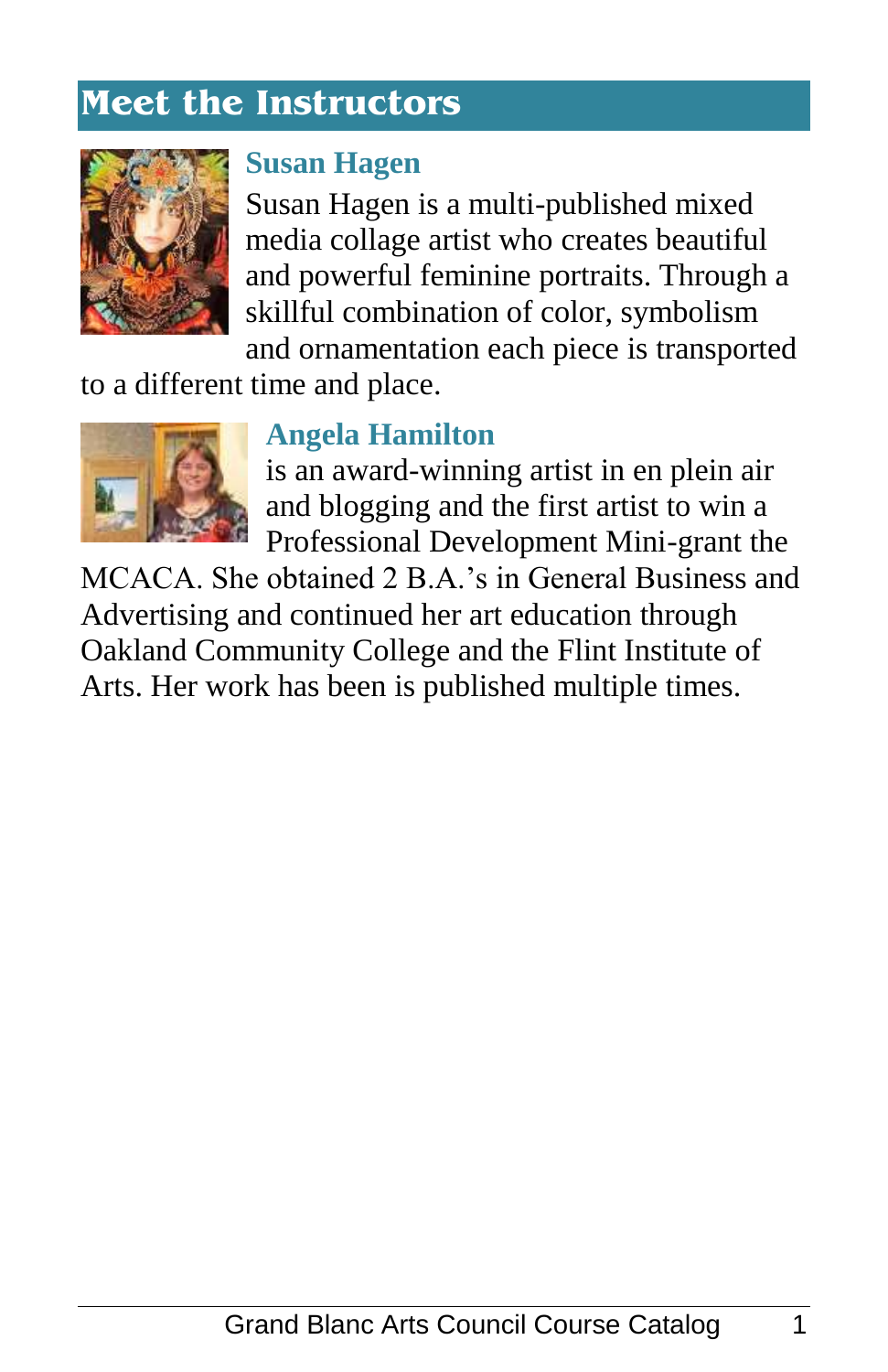#### <span id="page-5-0"></span>**GBAC Programs & Schedule of Events 2020**

Student Scholarship Art Show May 2020 Gallery Swap with Swartz Creek Area Art Guild and Clio Arts Center May 2020 Grafted Root Exhibit Continuous Grand Blanc Art Fair August 1 & 2, 2020 Studio Tour September 26, 2020

#### **Community Partnerships:**

<span id="page-5-1"></span>Heritage Museum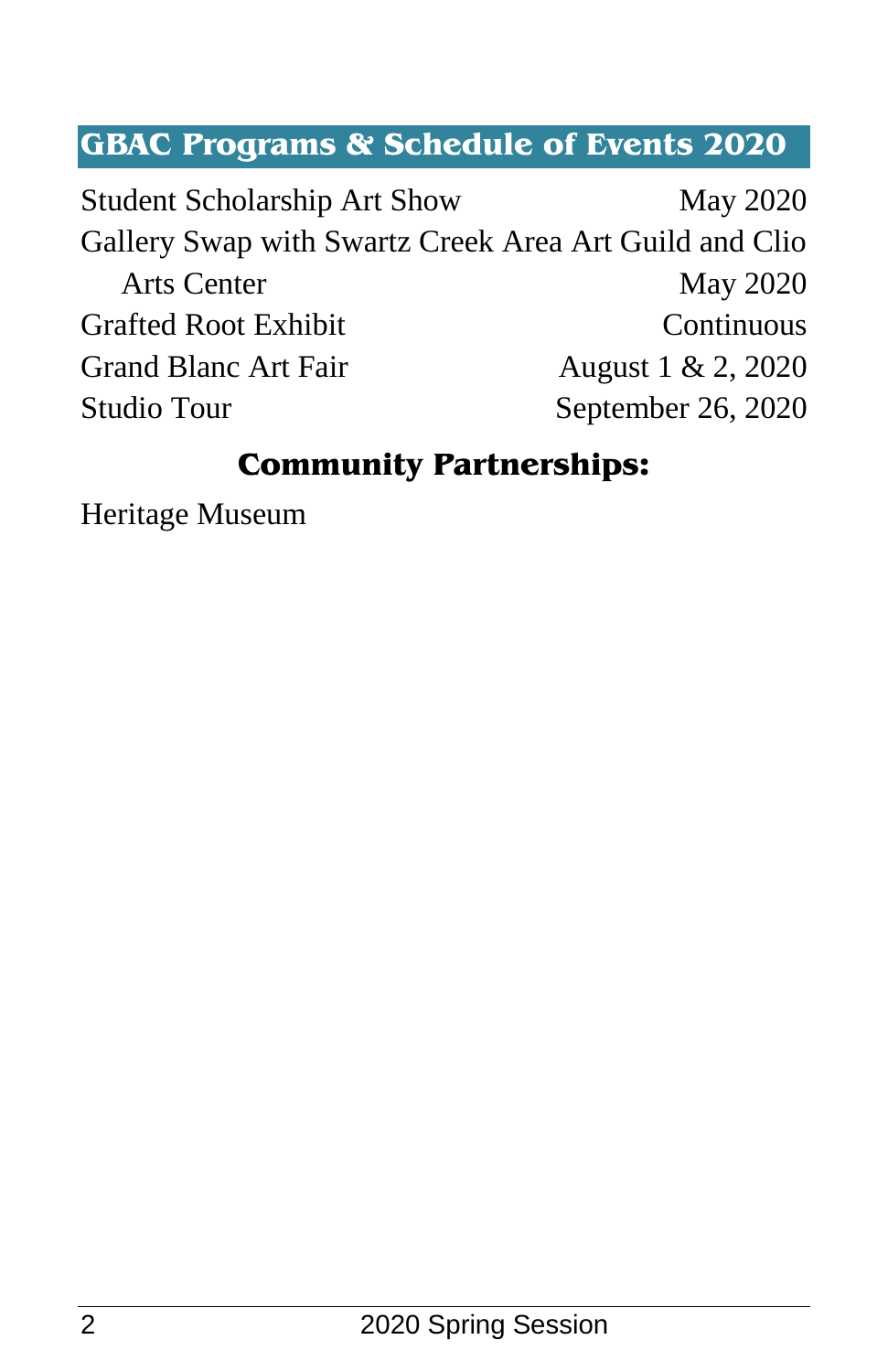### <span id="page-6-0"></span>**Grand Blanc Arts Council Membership**

Become a member of the Grand Blanc Arts Council! Benefits include:

- Exhibit in local venues
- Your website listed on the GBAC membership page
- Participation in group shows such as a Gallery Swap exhibit with Swartz Creek Area Art Guild and the Clio Center for the Arts in May. AND the GBAC will be participating in a Gallery Tour in the fall.
- Also new for 2020 is the opportunity to teach classes. You must be a member to be an instructor for the GBAC.
- Artists can keep up-to-date with the monthly newsletter

Membership fees:

| • Individual or Artist Membership | \$20  |
|-----------------------------------|-------|
| • Family Membership               | \$35  |
| • Business Membership             | \$50  |
| $\bullet$ Support                 | \$60  |
| • Sustainer Membership            | \$100 |
| • Benefactor                      | \$500 |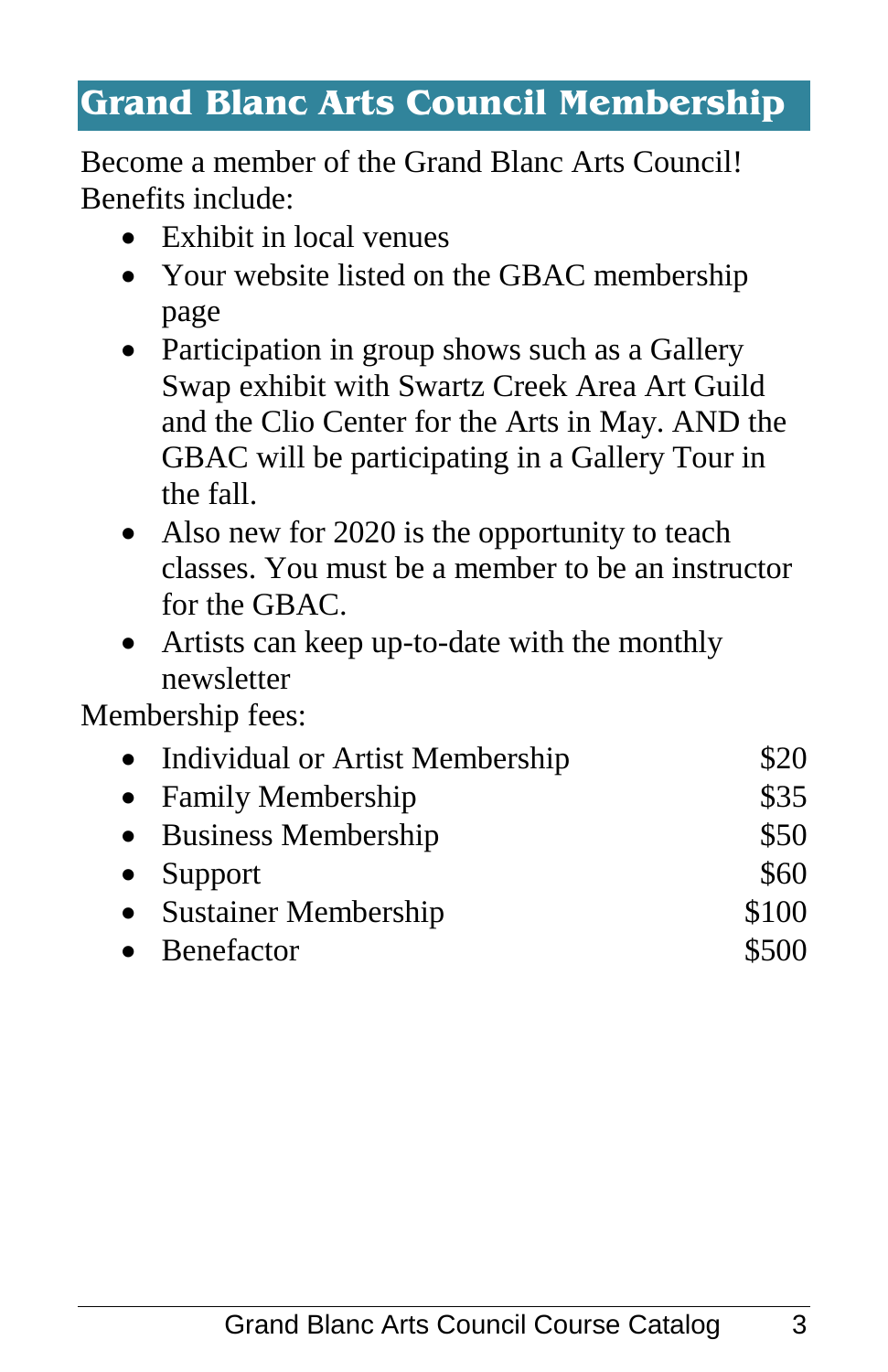### **Volunteer Opportunities:**

<span id="page-7-0"></span>If you are interested in volunteering for our non-profit organization, please let us know your availability and interests and we will put you to work! GBAC needs help with the all our programs and preparing for our classes. Please call us at 810-695-8933. Use the contact form at our website at [www.grandblancart.org.](http://www.grandblancart.org/)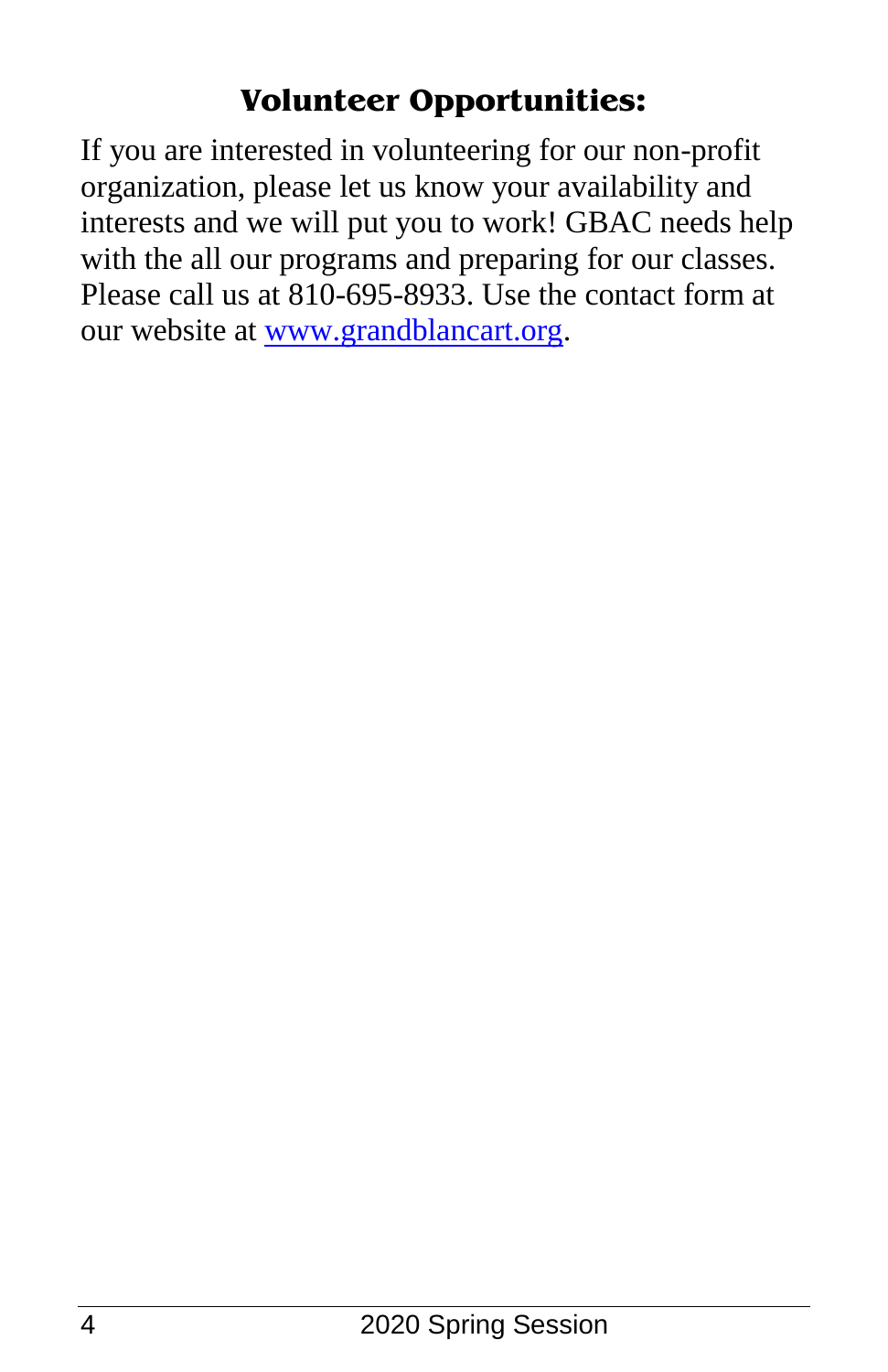# <span id="page-8-0"></span>**Schedule of Classes**

### **Beginning Acrylics**

Instructor: Angela Hamilton

Learn the basics of the acrylic medium with color mixing, drawing and values over an 8-week structured class. This class offers an introduction to working with acrylic paints and how to



apply paint to canvas along with applying different techniques. Students will discover what a versatile and forgiving medium acrylic paint is. Little or no experience in painting is required for this class.

Location: Heritage Museum Lower Level Schedule: Wednesdays, 6-8 pm, April 8<sup>th</sup> to June 17th No class April  $15<sup>th</sup>$  and May  $20<sup>th</sup>$ Ages 16 to adult. Cost: Members \$160, Non-members \$185 Deadline to Register: April 3<sup>rd</sup>, 2020

Supplies List:

- Canvas, for beginners students should start small with 8x10, 9x12 or 11x14 sizes
- Brushes, synthetic
- Paint, beginning Liquitex paint is recommended including titanium white, yellow ochre, ultramarine blue, alizarin crimson and any other colors the students.
- Reference photos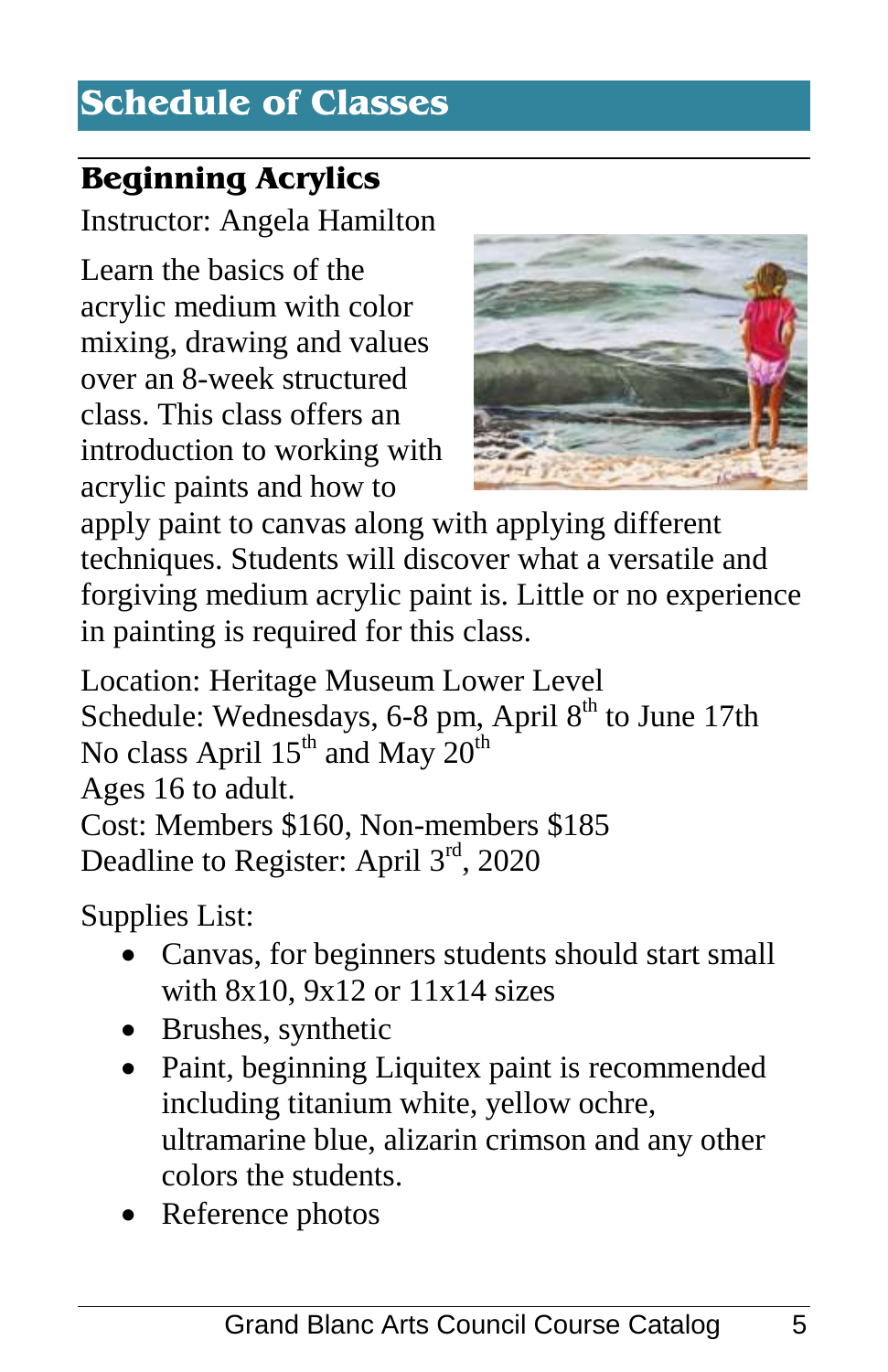### **Headdress Collage**

Instructor: Susan Hagen

In this collage class you will learn to make a beautiful collage piece ready to hang. We will use collage pieces to make a headdress on an image.

Location: Perry Center Cafeteria

Schedule: Tuesday and Wednesday, May  $5<sup>th</sup>$  and  $6<sup>th</sup>$ , 6 to 9 pm.

All Ages

Cost: Members \$60, Non-members \$85, Supplies Fee \$10

Deadline to Register: April  $27<sup>th</sup>$ , 2020

Supplies List:

 Copy of photo on photo paper, 5x7 cropped to mostly face.

### **How to Photograph and Publish your Art**

Instructor: Angela Hamilton

This class is for emerging artists who would like to get their art "out there." Learn how to look for competitions and art shows and how to apply to those shows.

Students will also learn the best way to photograph your artwork, apply minor editing techniques and when and where to answer "Calls to Artists."

Location: Grand Blanc High School East, Conf. Rm. 421 Schedule: Thursday, May  $28<sup>th</sup>$ , 5:30-8:30 pm. Ages 16 to adult.

Cost: Members \$50, Non-members \$75 Deadline to Register: May  $20<sup>th</sup>$ , 2020



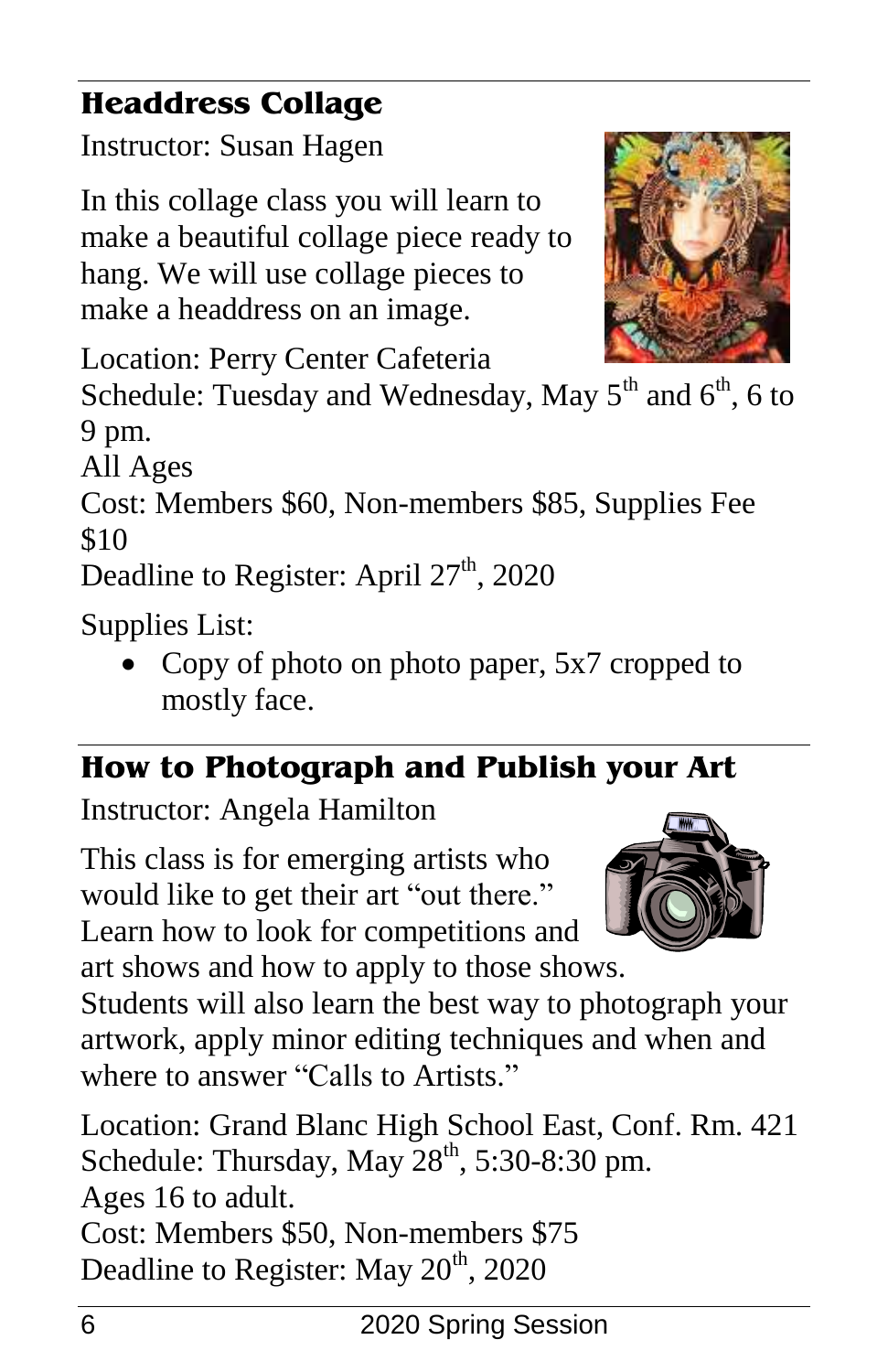Supplies List:

- Art to Photograph
- Camera or Phone to Photograph

### **Mixed Media with Intent**

Instructor: Susan Hagen

Learn to use charcoal, collage, and paint with acrylic glaze to complete a beautiful mixed media glaze.



Location: Perry Center Cafeteria

Schedule: Tuesday, Wednesday and Thursday April 21<sup>st</sup> through  $23^{rd}$  from 6 to 9 pm. Ages 16 to Adult Cost: Members \$90, Non-members \$115, Supplie fee: \$15

Deadline to Register: April 10, 2020

Supplies List:

- Charcoal pencils
- White
- Black and white photo copy of a face on copy paper. The face should encompass the bulk of the page.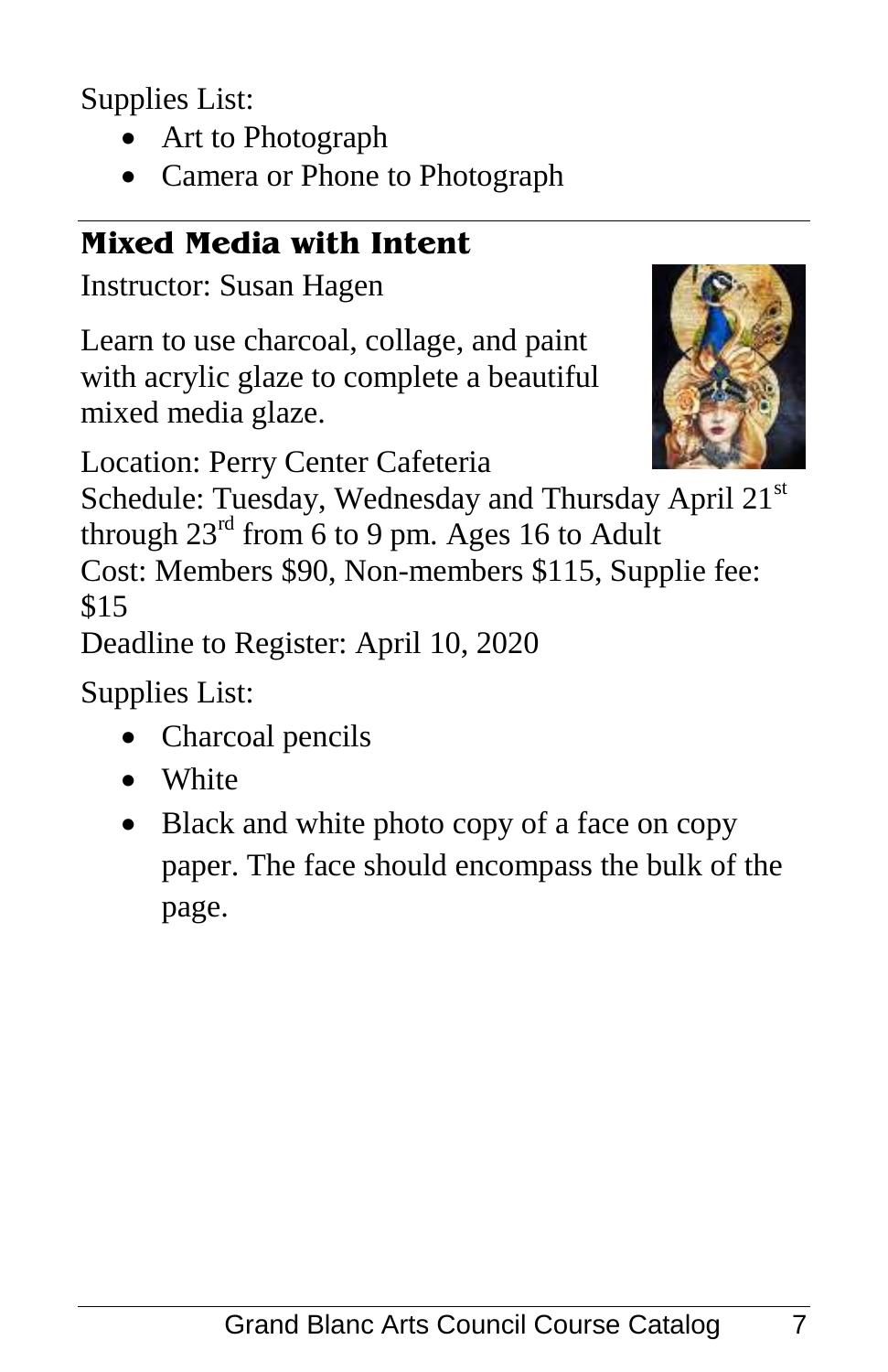# <span id="page-11-0"></span>**Free Art Get-Togethers**

## **Open Studio**

Bring your supplies and materials and create art in a social setting. Open studio is intended to foster creativity and encourage experimentation in an atmosphere of cultural



exchange, conversation, encouragement, and freedom of expression. Open to the public. Snacks available.

Location: Heritage Museum Lower Level Schedule: Mondays 12 to 3 p.m. April  $6<sup>th</sup>$  to June 29th No meeting Memorial Day, Monday, May 25<sup>th</sup>. See GBAC's Facebook Page for any cancelations or changes.

### **Plein Air Painting Get-Together**

Plein air painting is about leaving the four walls of your studio behind and experiencing painting and drawing in the landscape. The practice goes back for centuries but was truly made into an art form by the French

Impressionists. Open to the Public

Location: Physicians Park Pavilion Schedule: Saturdays at 10 a.m. And then we find a location in which to paint.

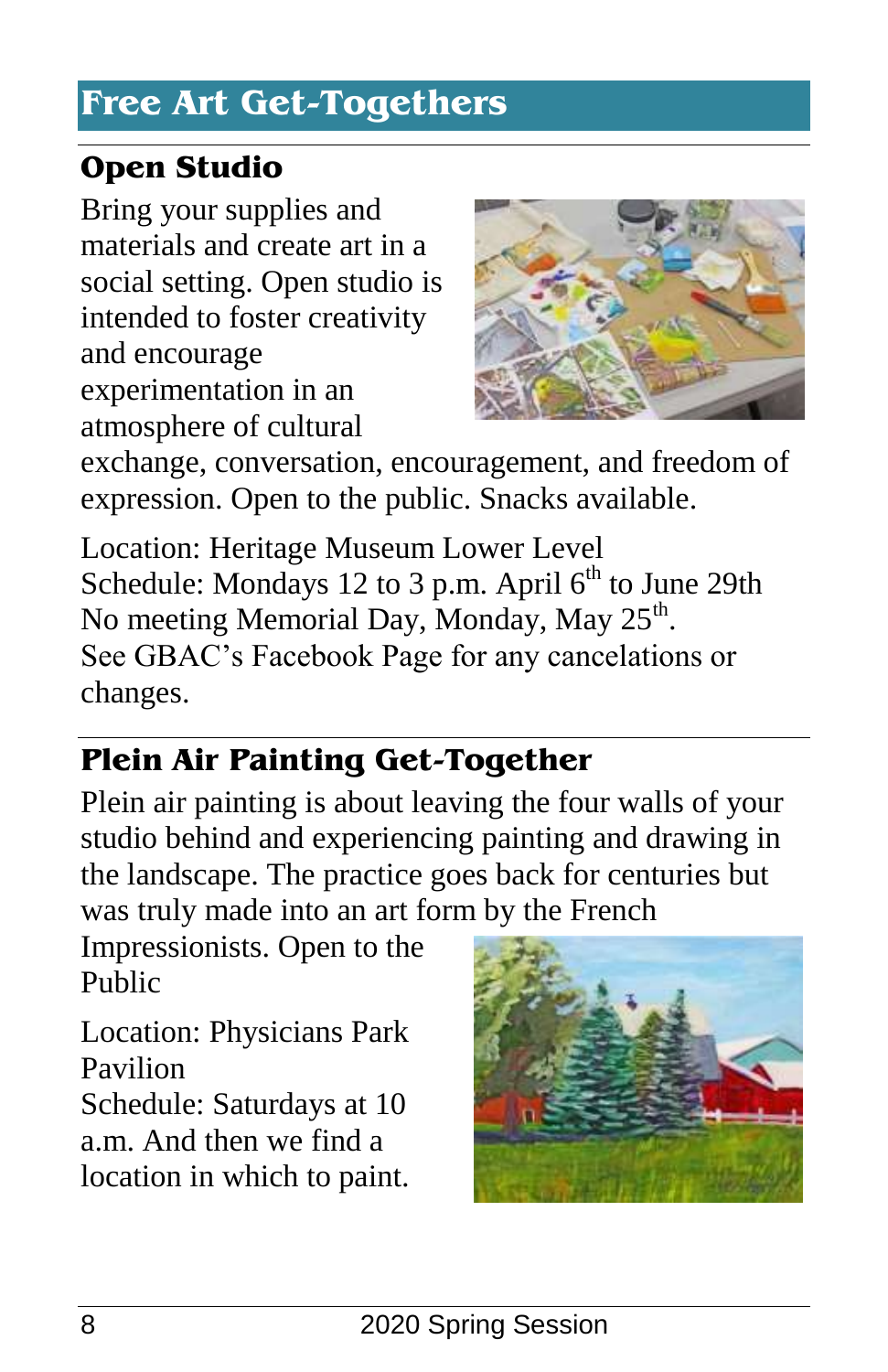### **Registration**

<span id="page-12-0"></span>Preregistration is required for all classes. Registration forms are available in the Catalog, on the website at [www.grandblancart.org,](http://www.grandblancart.org/) or on the GBAC Facebook page. See the registration form on page 9.

### **Payment Method**

<span id="page-12-1"></span>Credit Card—accepted through the website, phone or mailed in form.

Check—Make checks payable to Grand Blanc Arts Council and mail in with registration form.

## **Cancelation Policy**

<span id="page-12-2"></span>In the event of a class cancelation:

- Due to the weather or instructor illness, a makeup date will be announced
- Due to low enrollment, a refund or credit will be issued.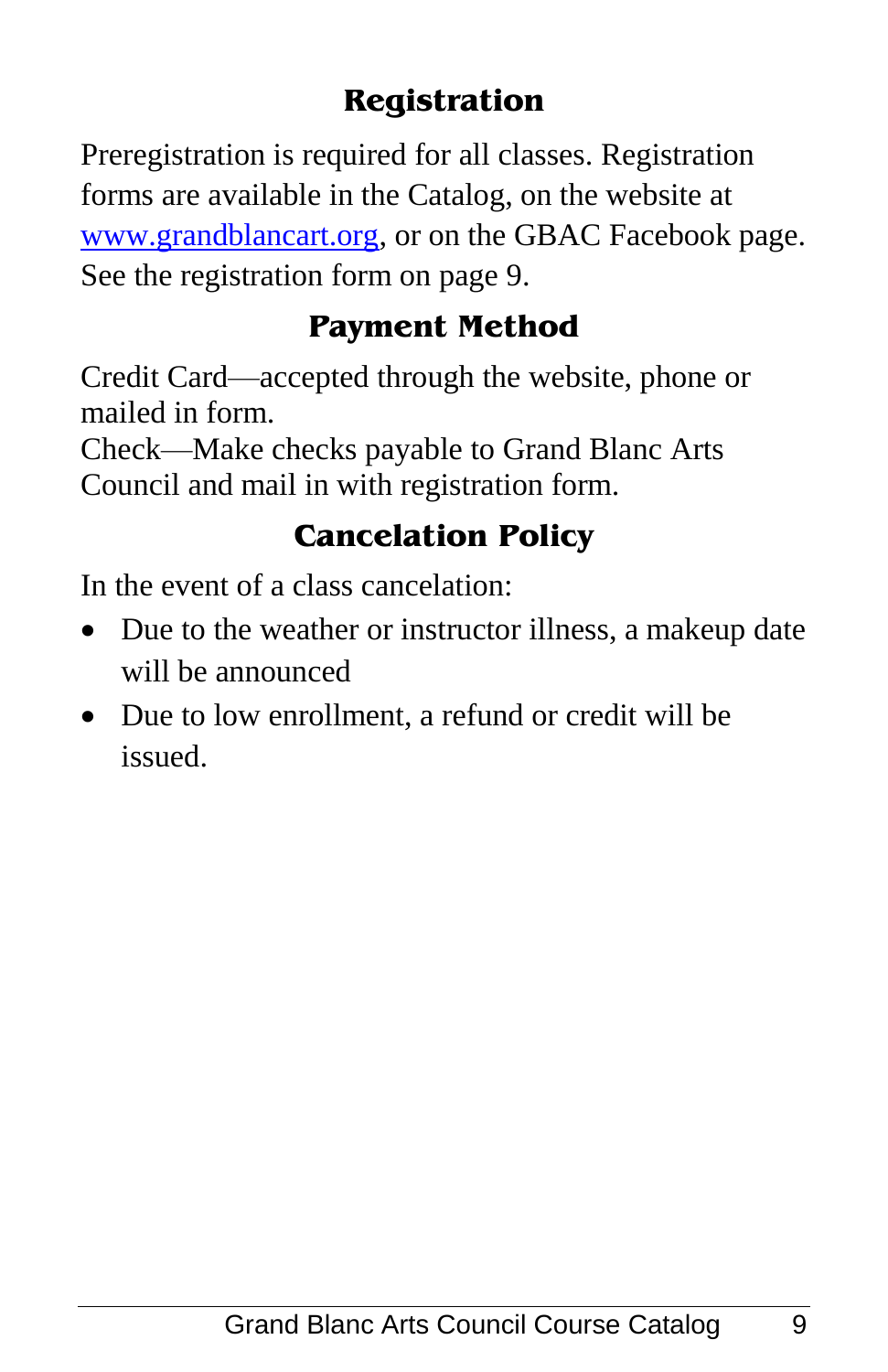## **Addresses of Facilities**

All in Grand Blanc

### <span id="page-13-0"></span>**Grand Blanc High School East**

12500 Holly Rd At the Intersection of Holly and Saginaw Roads

#### **Heritage Museum** 203 E. Grand Blanc Road Downtown attached to City Hall

**Perry Center** 11920 S Saginaw St On the corner of Saginaw and Bush Streets

### **Physicians Park** 218 Reid Rd Across from Post Office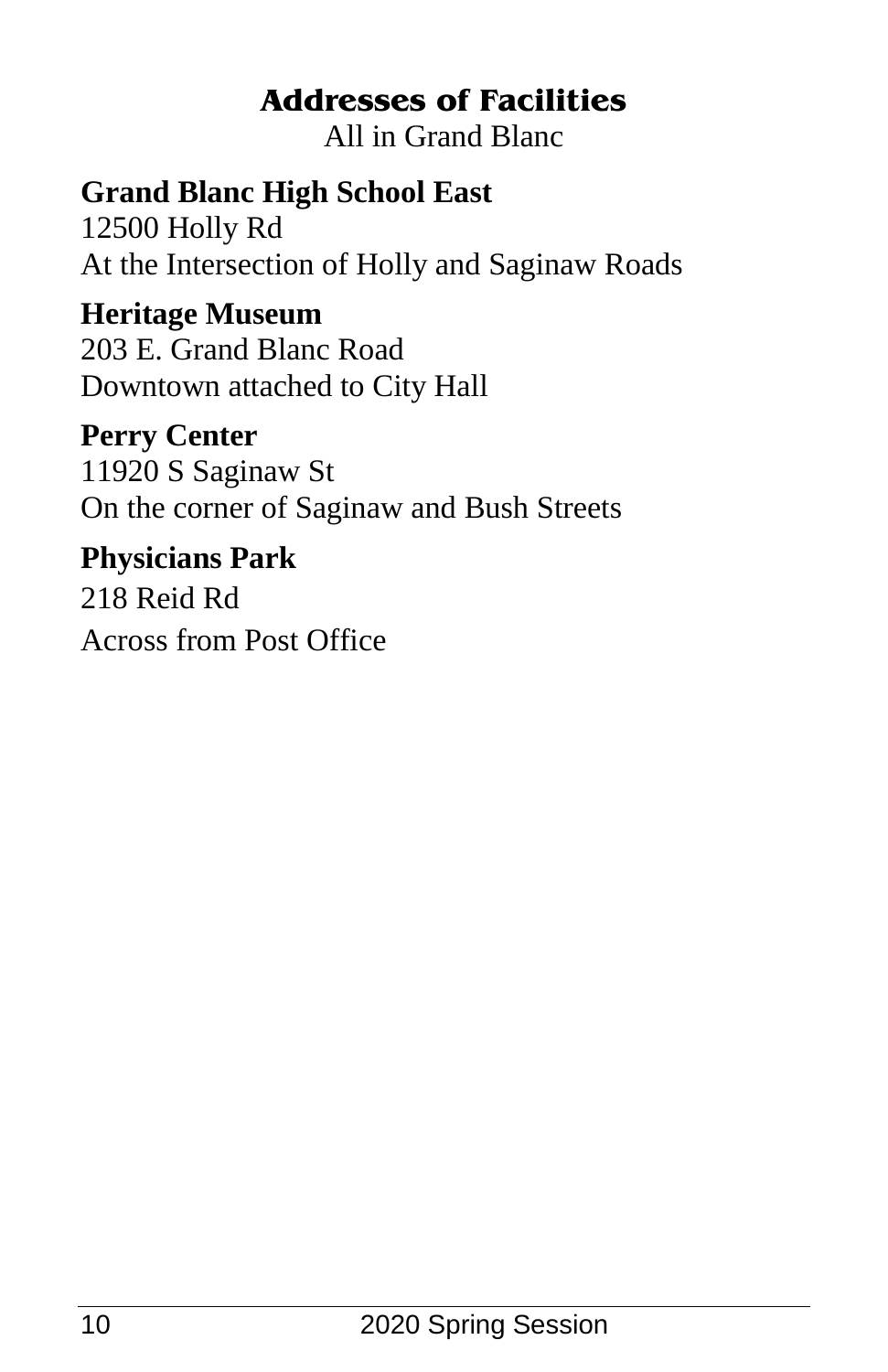# <span id="page-14-0"></span>**Registration Form**

|                    | Name: Name and the state of the state of the state of the state of the state of the state of the state of the state of the state of the state of the state of the state of the state of the state of the state of the state of      |                                                                    |
|--------------------|-------------------------------------------------------------------------------------------------------------------------------------------------------------------------------------------------------------------------------------|--------------------------------------------------------------------|
|                    | Address: <u>example</u> and the contract of the contract of the contract of the contract of the contract of the contract of the contract of the contract of the contract of the contract of the contract of the contract of the con |                                                                    |
|                    |                                                                                                                                                                                                                                     | City, State Zip:                                                   |
|                    |                                                                                                                                                                                                                                     |                                                                    |
|                    |                                                                                                                                                                                                                                     | Non Member:                                                        |
| Class or Workshop: |                                                                                                                                                                                                                                     |                                                                    |
|                    |                                                                                                                                                                                                                                     | Date Class<br>Fee                                                  |
| Payment:           |                                                                                                                                                                                                                                     | Total Fees<br>Name on card:                                        |
|                    | CC#                                                                                                                                                                                                                                 |                                                                    |
|                    |                                                                                                                                                                                                                                     | Exp: / Zip Code: CVC:                                              |
| card.              |                                                                                                                                                                                                                                     | I authorize the above fees to be charged to my above listed credit |
| Signature:         |                                                                                                                                                                                                                                     |                                                                    |
|                    | Or mail a check payable to:<br><b>Grand Blanc Arts Council</b><br><b>Art Education Program</b><br>P.O. Box 358<br><b>Grand Blanc, MI 48480</b>                                                                                      |                                                                    |